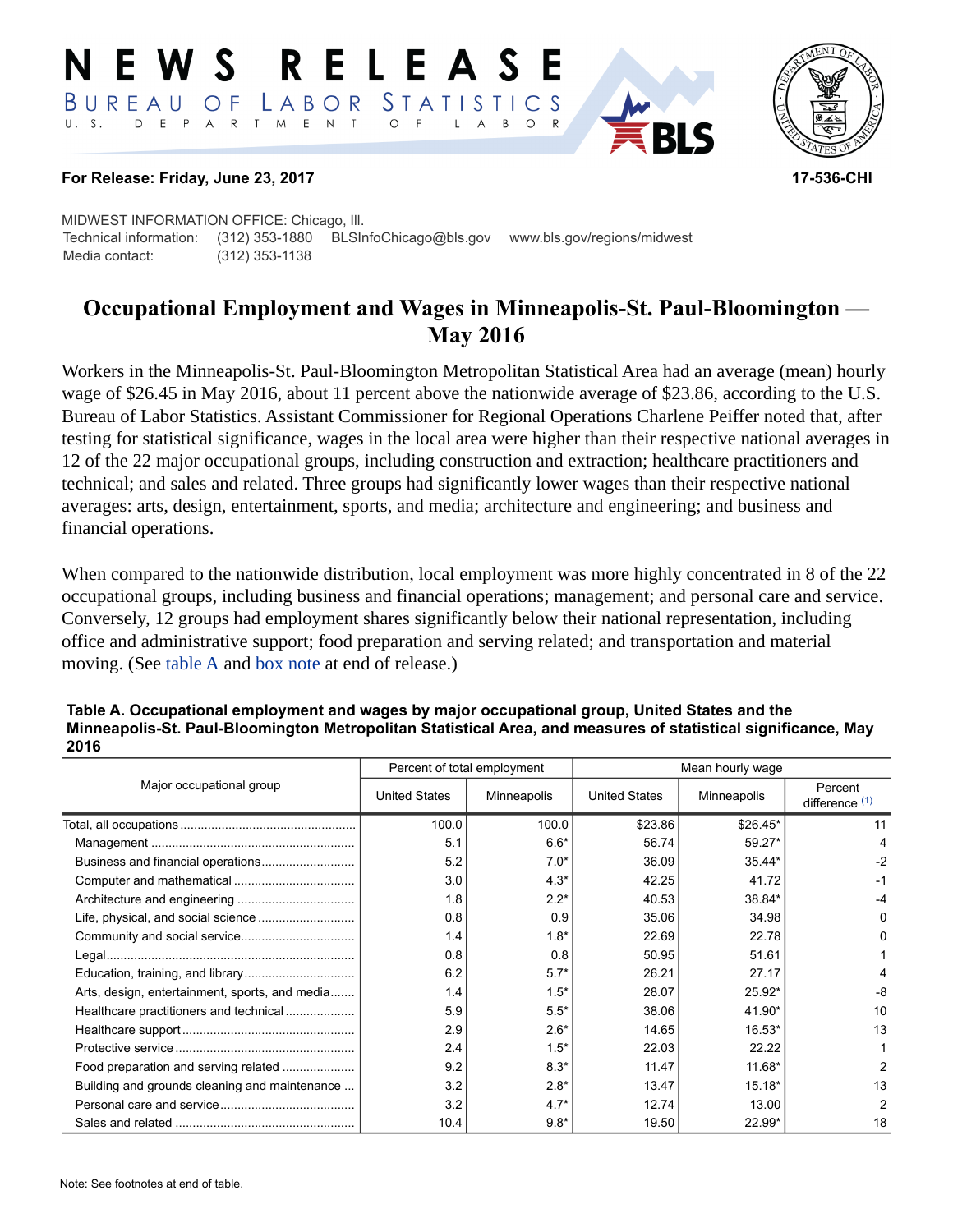#### **Table A. Occupational employment and wages by major occupational group, United States and the Minneapolis-St. Paul-Bloomington Metropolitan Statistical Area, and measures of statistical significance, May 2016 - Continued**

|                                       | Percent of total employment |             | Mean hourly wage     |             |                           |
|---------------------------------------|-----------------------------|-------------|----------------------|-------------|---------------------------|
| Major occupational group              | <b>United States</b>        | Minneapolis | <b>United States</b> | Minneapolis | Percent<br>difference (1) |
|                                       | 15.7                        | $14.6*$     | 17.91                | $19.58*$    | 9                         |
|                                       | 0.3                         | $0.1*$      | 13.37                | 16.33*      | 22                        |
|                                       | 4.0                         | $3.2*$      | 23.51                | 28.87*      | 23                        |
| Installation, maintenance, and repair | 3.9                         | $3.1*$      | 22.45                | 23.93*      |                           |
|                                       | 6.5                         | $7.1*$      | 17.88                | $18.72*$    | 5                         |
|                                       | 6.9                         | $6.0*$      | 17.34                | $18.74*$    | 8                         |

Footnotes:

<span id="page-1-0"></span>(1) A positive percent difference measures how much the mean wage in the Minneapolis-St. Paul-Bloomington Metropolitan Statistical Area is above the national mean wage, while a negative difference reflects a lower wage.

\* The percent share of employment or mean hourly wage for this area is significantly different from the national average of all areas at the 90-percent confidence level.

One occupational group—business and financial operations—was chosen to illustrate the diversity of data available for any of the 22 major occupational categories. Minneapolis-St. Paul-Bloomington had 134,070 jobs in business and financial operations, accounting for 7.0 percent of local area employment, significantly higher than the 5.2-percent share nationally. The average hourly wage for this occupational group locally was \$35.44, significantly below the national wage of \$36.09.

Some of the largest detailed occupations within the business and financial operations group included accountants and auditors (22,310), market research analysts and marketing specialists (11,640), and management analysts (11,150). Among the higher paying jobs were personal financial advisors and financial examiners, with mean hourly wages of \$53.62 and \$44.66, respectively. At the lower end of the wage scale were credit counselors (\$23.73) and meeting, convention, and event planners (\$25.70). (Detailed occupational data for business and financial operations are presented in table 1; for a complete listing of detailed occupations available go to [www.bls.gov/oes/2016/may/oes\\_33460.htm](https://www.bls.gov/oes/2016/may/oes_33460.htm) .)

Location quotients allow us to explore the occupational make-up of a metropolitan area by comparing the composition of jobs in an area relative to the national average. (See table 1.) For example, a location quotient of 2.0 indicates that an occupation accounts for twice the share of employment in the area than it does nationally. In the Minneapolis-St. Paul-Bloomington Metropolitan Statistical Area, above-average concentrations of employment were found in some of the occupations within the business and financial operations group. For instance, credit analysts in Minneapolis were employed at 3.0 times the national rate, and wholesale and retail buyers, except farm products, at 2.0 times the U.S. average. On the other hand, cost estimators in Minneapolis had a location quotient of 1.0, indicating that this particular occupation's local and national employment shares were similar.

These statistics are from the Occupational Employment Statistics (OES) survey, a federal-state cooperative program between BLS and State Workforce Agencies, in this case, the Minnesota Department of Employment & Economic Development and the Wisconsin Department of Workforce Development.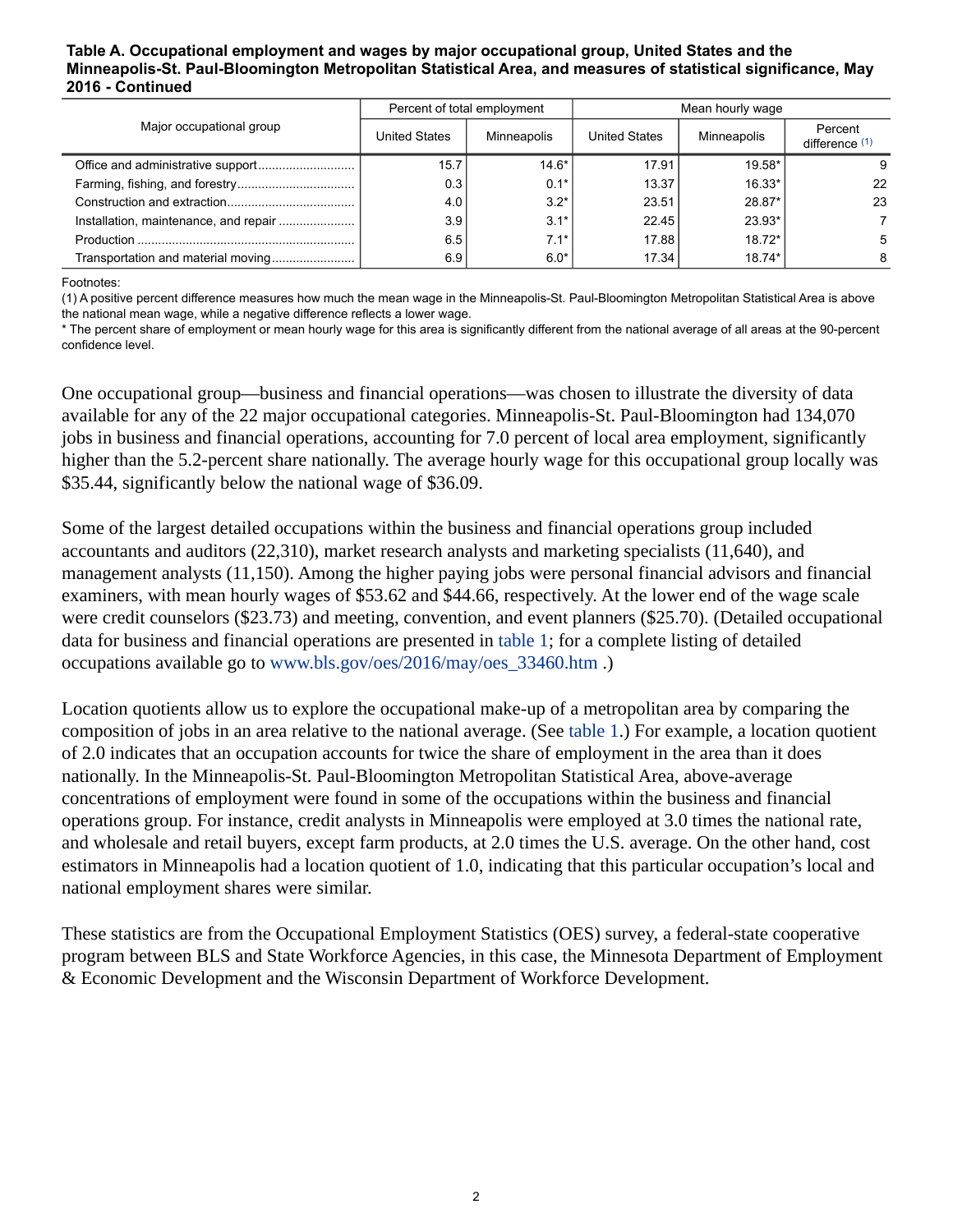# **Note**

<span id="page-2-0"></span>A value that is statistically different from another does not necessarily mean that the difference has economic or practical significance. Statistical significance is concerned with the ability to make confident statements about a universe based on a sample. It is entirely possible that a large difference between two values is not significantly different statistically, while a small difference is, since both the size and heterogeneity of the sample affect the relative error of the data being tested.

# **Technical Note**

The Occupational Employment Statistics (OES) survey is a semiannual mail survey measuring occupational employment and wage rates for wage and salary workers in nonfarm establishments in the United States. The OES data available from BLS include cross-industry occupational employment and wage estimates for the nation; over 650 areas, including states and the District of Columbia, metropolitan statistical areas (MSAs), metropolitan divisions, nonmetropolitan areas, and territories; national industry-specific estimates at the NAICS sector, 3-, 4-, and selected 5- and 6-digit industry levels, and national estimates by ownership across all industries and for schools and hospitals. OES data are available at [www.bls.gov/oes/tables.htm](https://www.bls.gov/oes/tables.htm).

OES estimates are constructed from a sample of about 1.2 million establishments. Each year, two semiannual panels of approximately 200,000 sampled establishments are contacted, one panel in May and the other in November. Responses are obtained by mail, Internet or other electronic means, email, telephone, or personal visit. The May 2016 estimates are based on responses from six semiannual panels collected over a 3-year period: May 2016, November 2015, May 2015, November 2014, May 2014, and November 2013. The overall national response rate for the six panels, based on the 50 states and the District of Columbia, is 73 percent based on establishments and 69 percent based on weighted sampled employment. The unweighted employment of sampled establishments across all six semiannual panels represents approximately 58 percent of total national employment. The sample in the Minneapolis-St. Paul-Bloomington Metropolitan Statistical Area included 8,637 establishments with a response rate of 73 percent. For more information about OES concepts and methodology, go to [www.bls.gov/news.release/ocwage.tn.htm](https://www.bls.gov/news.release/ocwage.tn.htm).

The May 2016 OES estimates are based on the 2010 Standard Occupational Classification (SOC) system and the 2012 North American Industry Classification System (NAICS). Information about the 2010 SOC is available on the BLS website at [www.bls.gov/soc](https://www.bls.gov/soc) and information about the 2012 NAICS is available at [www.bls.gov/bls/naics.htm.](https://www.bls.gov/bls/naics.htm)

# **Metropolitan area definitions**

The substate area data published in this release reflect the standards and definitions established by the U.S. Office of Management and Budget.

The **Minneapolis-St. Paul-Bloomington, Minn.-Wis. Metropolitan Statistical Area** includes Anoka, Carver, Chisago, Dakota, Hennepin, Isanti, Ramsey, Scott, Sherburne, Washington, and Wright Counties of Minnesota, and Pierce and St. Croix Counties of Wisconsin.

# **Additional information**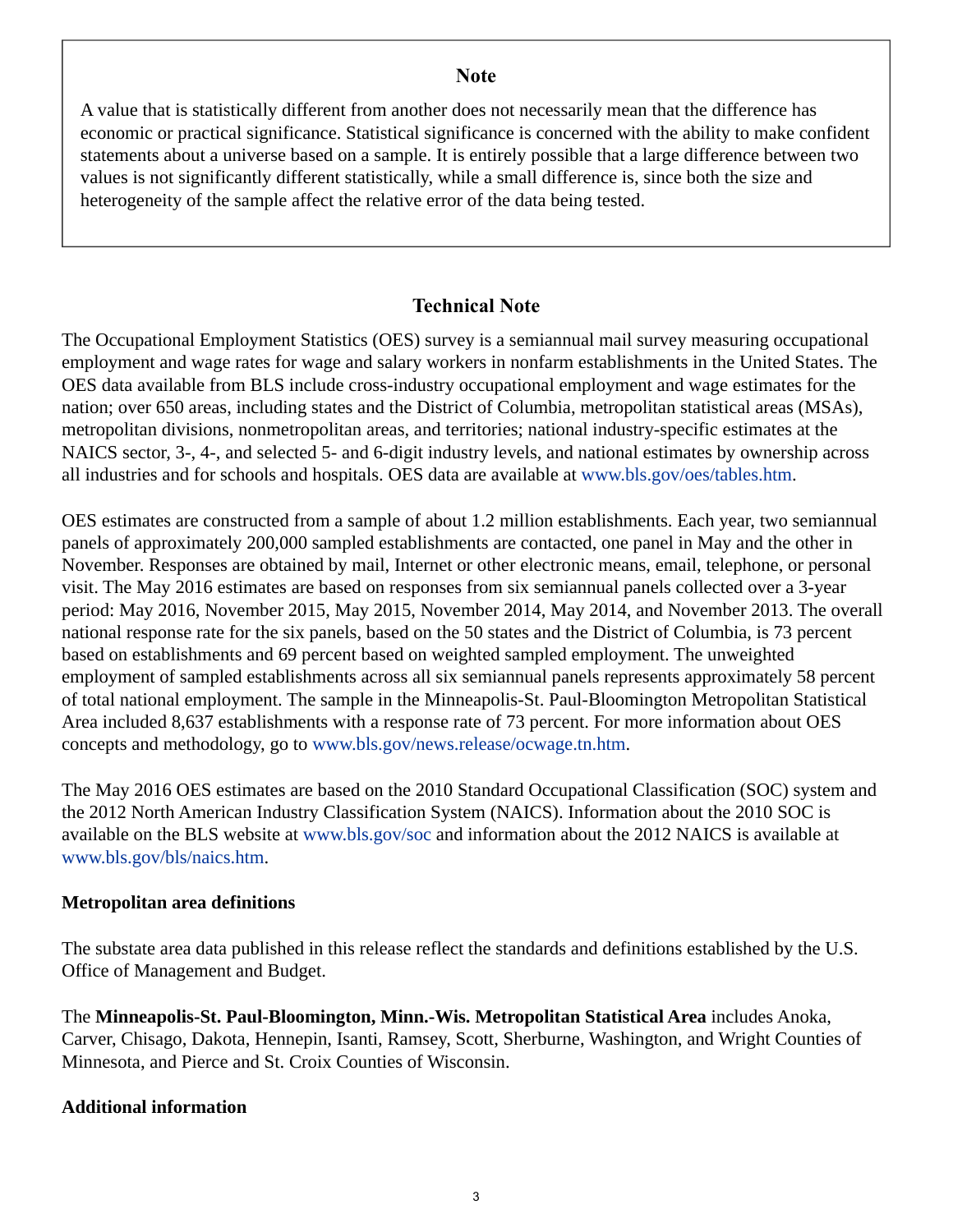OES data are available on our regional web page at [www.bls.gov/regions/midwest](https://www.bls.gov/regions/midwest). Answers to frequently asked questions about the OES data are available at [www.bls.gov/oes/oes\\_ques.htm](https://www.bls.gov/oes/oes_ques.htm). Detailed technical information about the OES survey is available in our Survey Methods and Reliability Statement on the BLS website at [www.bls.gov/oes/current/methods\\_statement.pdf.](https://www.bls.gov/oes/current/methods_statement.pdf)

Information in this release will be made available to sensory impaired individuals upon request . Voice phone: (202) 691-5200; Federal Relay Service: (800) 877-8339.